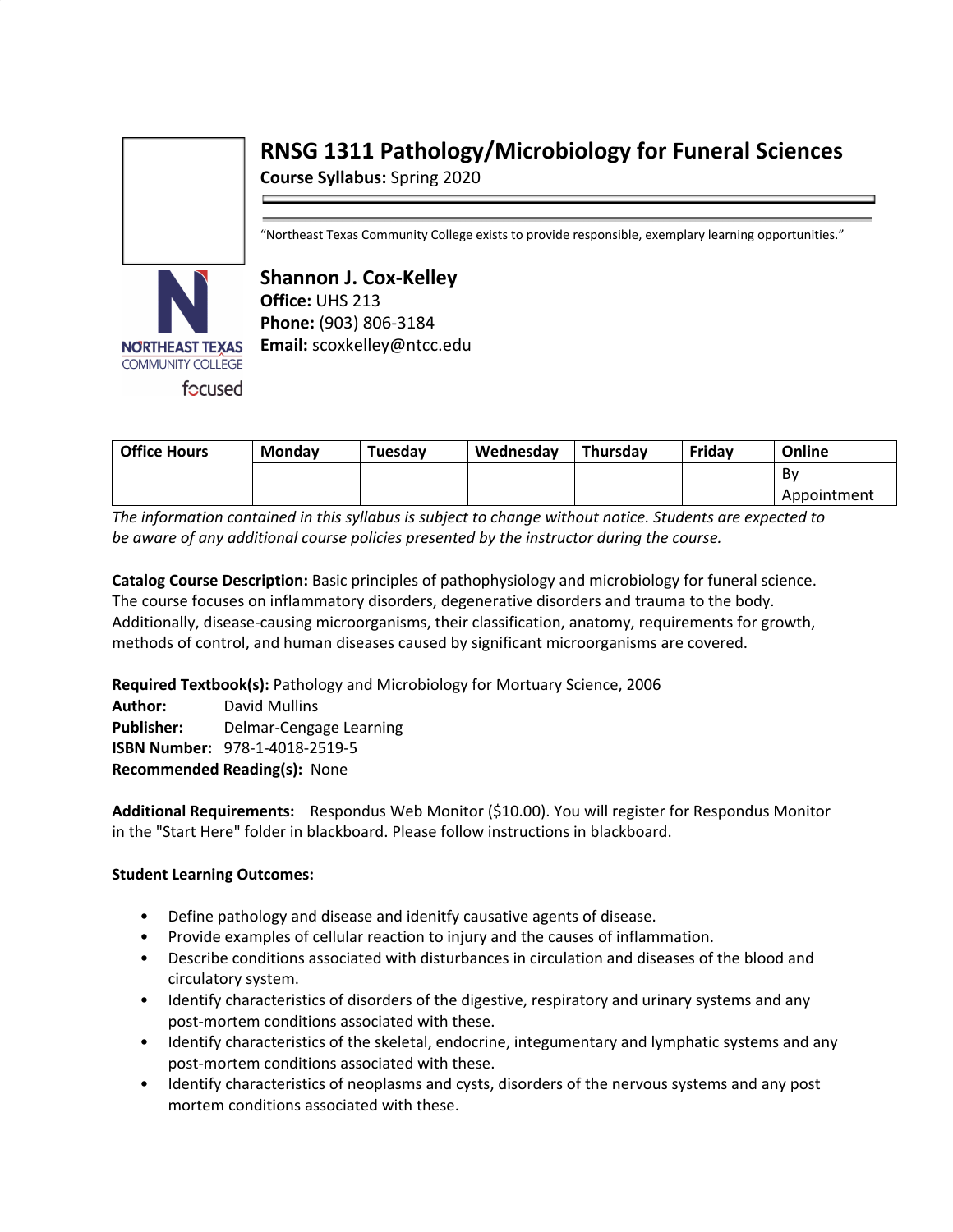- Identify characteristics of disorders of the skeletal, endocrine, integumentary and lymphatic systems and any post-mortem conditions associated with these.
- Identify characteristics of disorders of the female and male reproductive systems, structural abnormalities and birth defects and any post-mortem conditions associated with these.
- Understand characteristics of acellular infectious agents (viruses and prions) and cellular infectious agents (prokaryotes and eukaryotes).
- Distinguish between mechanisms of physical and chemical agents to control microbial populations.

# **Evaluation/Grading Policy:**

The final grade will be determined as follows:

# **For your final grade:**

**Exams: FOUR (4) exams** will be worth **50%** of the total grade. The first three exams will be worth **10%** each and the final exam is a comprehensive exam which will be worth **20%. Exam questions will be multiple choice and short answer and will be limited to material covered in textbook & online exercises; including quizzes and case studies. (**The **majority of questions** will be taken from **course exercises.)**

**Course Exercises:** All course exercises done in your BLACKBOARD will be graded. Course exercises must be originals and cannot be copies, per copyright laws. Each course exercise completed in BLACKBOARD will be worth **1 point** for a total of **30 points**. These points will make up **30%** of your course grade. These points will come from 14 quizzes and 16 case studies.

**Course Discussions**: Weekly discussions as specified on blackboard are required, and will be worth **20%** of the total course grade. **Final discussion responses** will **only** be accepted the **day that they are due.**

| <b>Letter grades</b> will be assigned according to the following scale: | $A = 90-100$ $C = 70-79$ |  |
|-------------------------------------------------------------------------|--------------------------|--|
|                                                                         | $B = 80-89$ $D = 60-69$  |  |
|                                                                         | $F =$ below 60           |  |

**Please be aware that NO EXTRA CREDIT WILL BE GIVEN at the end of the semester**. The average shown in Bb will determine the final course grade, and **no additional work** is possible.

# **General:**

Students should log onto **Blackboard (Bb)** ASAP and **carefully** read **all announcements. Bb** and **student email** should be checked **DAILY** for **new announcements or messages.**

Questions are welcomed during office hours (or by appointment), or if more convenient, they can be directed to me either by phone or e-mail. **Please do not hesitate to ask questions! There is no such** thing as a stupid question. It is only stupid NOT to ASK them. It is VERY difficult to improve your **course average after you fail the first exam, so PLEASE contact the instructor for help or studying tips EARLY in the semester, before it is too late to make a difference.**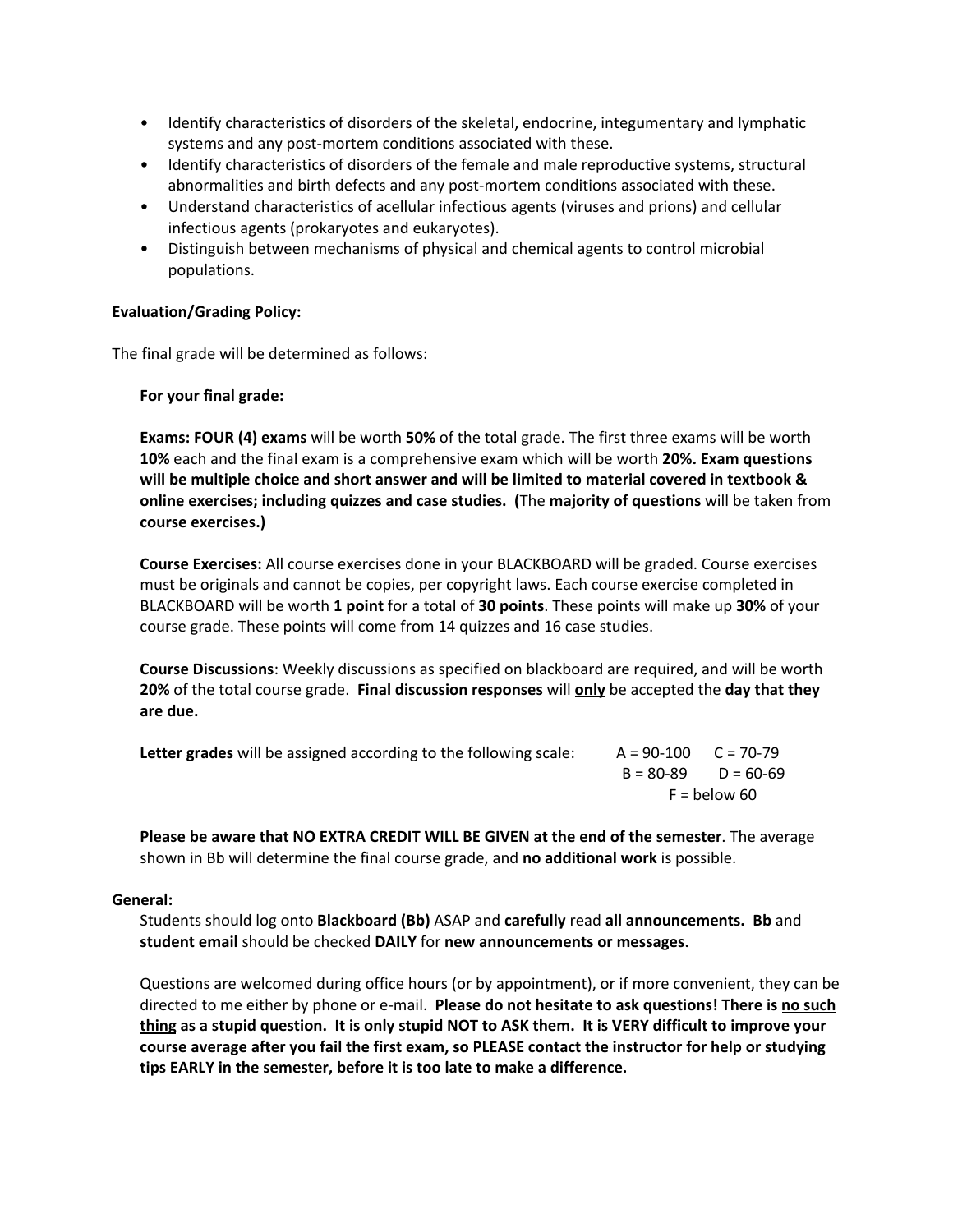**Exam/Quiz Make-Up Policy**: If a student is unable to take an exam/quiz as scheduled, a make-up will be arranged **ONLY** if the reason is legitimate, and the instructor is notified **IN ADVANCE of the time the exam/quiz is scheduled** (or becomes unavailable), either through the telephone or e-mail. **Students who fail to make appropriate arrangements will receive a grade of "0" for the exam missed.** There will be no exceptions.

# **Student Responsibilities/Expectations:**

• Northeast Texas Community College is a "community of scholars." Please remember that you and all of the students in this class are pursuing very important goals in your lives. As scholars, I expect every student to be courteous to other students and the instructor in all online experiences.

• All colleges and universities must remain diligent in their pursuit of assuring the academic integrity of their courses to maintain their accreditation status with Southern Association of Colleges and Schools and the Texas Higher Education Coordinating Board. The academic integrity of NTCC's online courses is maintained with the documented use of BioSig and respondus for all exams and quizzes.

• Schedule and plan to complete all assignments and submit them when they are due. Be sure to print off the calendar to help you keep up with assignment due dates.

• Be sure to do all of your own work. Collusion and plagiarism are acts of academic dishonesty. Work that is copied and pasted directly from any website is not acceptable in any form on any assignment. See the Student Handbook, p. 90 for definitions of collusion, plagiarism, and cheating. Infractions can result in severe grading penalties or failure.

• The last day to drop the course with a grade of W is **Thursday, April 9, 2020**. If circumstances require you to withdraw from this course, you must do so by that date. It is the student's responsibility to initiate the withdrawal with the registrar's office. Failure to officially withdraw will result in your receiving a grade of F.

#### **NTCC Academic Honesty Statement:**

"Students are expected to complete course work in an honest manner, using their intellects and resources designated as allowable by the course instructor. Students are responsible for addressing questions about allowable resources with the course instructor. NTCC upholds the highest standards of academic integrity. This course will follow the NTCC Academic Honesty policy stated in the Student Handbook."

#### **Academic Ethics**

The college expects all students to engage in academic pursuits in a manner that is beyond reproach. Students are expected to maintain complete honesty and integrity in their academic pursuit. Academic dishonesty such as cheating, plagiarism, and collusion is unacceptable and may result in disciplinary action. Refer to the student handbook for more information on this subject.

#### **ADA Statement:**

It is the policy of NTCC to provide reasonable accommodations for qualified individuals who are students with disabilities. This College will adhere to all applicable federal, state, and local laws, regulations, and guidelines with respect to providing reasonable accommodations as required to afford equal educational opportunity. It is the student's responsibility to arrange an appointment with a College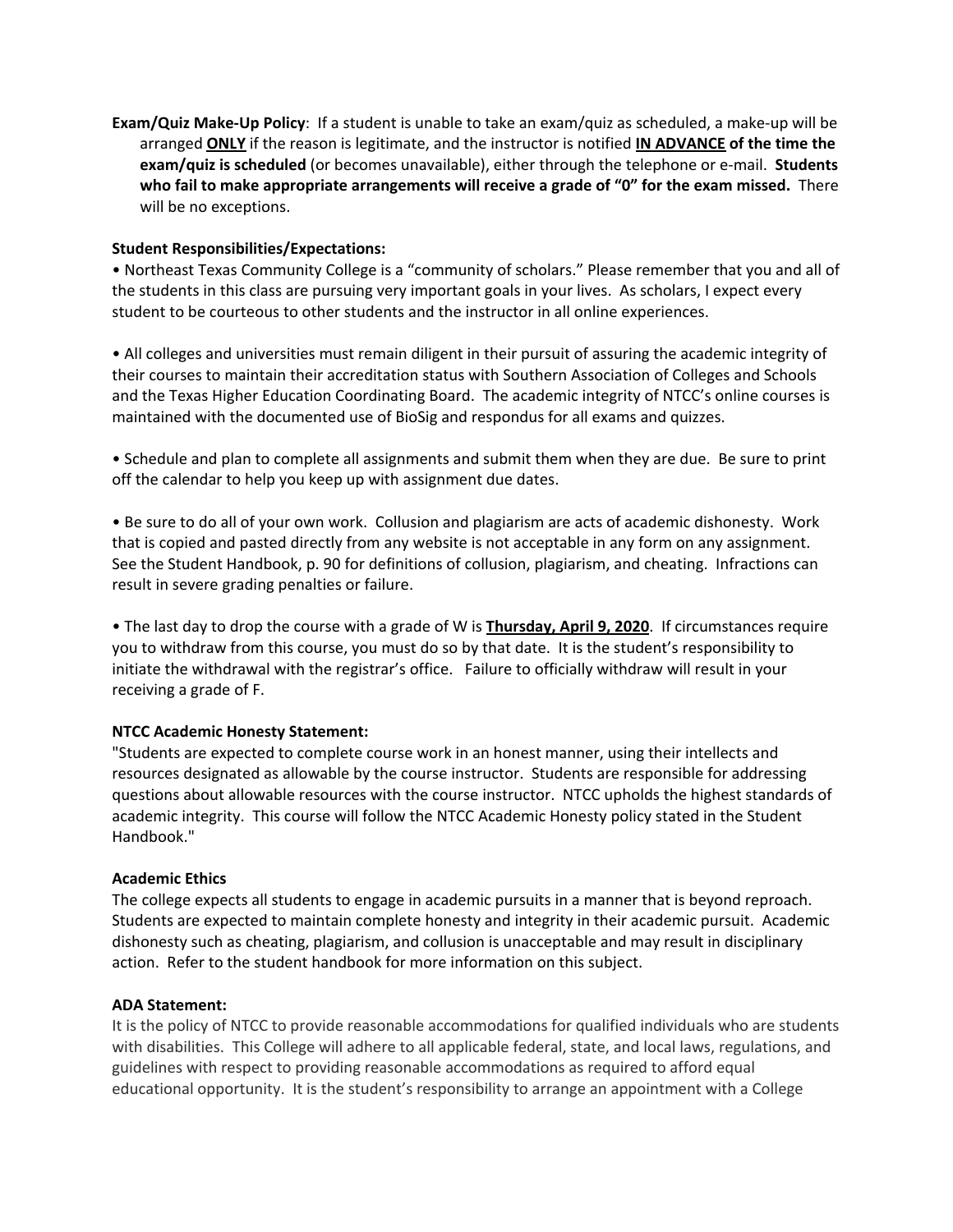counselor to obtain a Request for Accommodations form. For more information, please refer to the NTCC Catalog or Student Handbook.

#### **Family Educational Rights And Privacy Act** (**Ferpa**):

The Family Educational Rights and Privacy Act (FERPA) is a federal law that protects the privacy of student education records. The law applies to all schools that receive funds under an applicable program of the U.S. Department of Education. FERPA gives parents certain rights with respect to their children's educational records. These rights transfer to the student when he or she attends a school beyond the high school level. Students to whom the rights have transferred are considered "eligible students." In essence, a parent has no legal right to obtain information concerning the child's college records without the written consent of the student. In compliance with FERPA, information classified as "directory information" may be released to the general public without the written consent of the student unless the student makes a request in writing. Directory information is defined as: the student's name, permanent address and/or local address, telephone listing, dates of attendance, most recent previous education institution attended, other information including major, field of study, degrees, awards received, and participation in officially recognized activities/sports.

# **DATE CONTENT CONTENT CHAPTERS WEEK 1 CHAPTERS CHAPTERS WEEK 1** Class Orientation - Syllabus, Blackboard and Textbook Introduction to Pathology CH 1 Nature of Disease CH 2 *Discussion Week 1: Introductions in Start Here Folder Case Study Week 1 Quiz Week 1* **WEEK 2** Cellular Reaction to Injury CH 3 Inflammation  $CH 5$ *Discussion Week 2: Chapter Key Concepts Quiz Week 2* **WEEK 3** Disturbances in Circulation CH 6 Neoplasms and Cysts CH 7 *Discussion Week 3: Chapter Key Concepts Case Study Week 3 Quiz Week 3* **Material End Exam EXAM 1 CH 1-3,5-7 WEEK 4** Diseases of the Blood CH 8 Diseases of the Heart and Vessels CH 9 *Discussion Week 4: Chapter Key Concepts Case Study Week 4, part 1 and part 2 Quiz Week 4* **WEEK 5** Diseases of the Digestive System CH 10<br>Diseases of the Respiratory System CH 11 Diseases of the Respiratory System *Discussion Week 5: Chapter Key Concepts*

**COURSE SCHEDULE**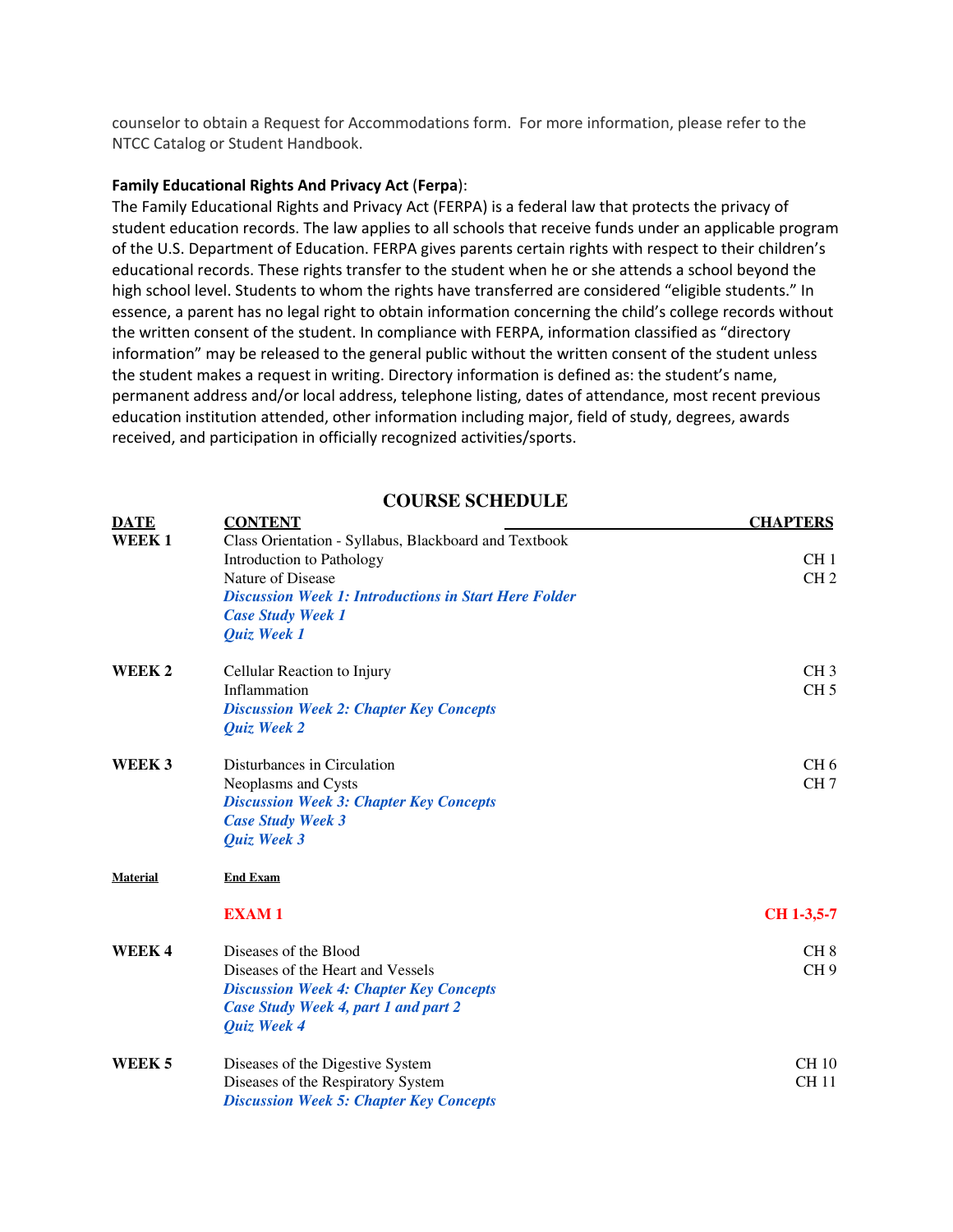| <b>Case Study Week 5</b> |                      |        |  |
|--------------------------|----------------------|--------|--|
| <b>Ouiz</b> Week 5       |                      |        |  |
|                          | $c \cdot 1$ $\cdots$ | $\sim$ |  |

| WEEK 6            | Diseases of the Urinary System<br>Diseases of the Nervous System<br><b>Discussion Week 6: Chapter Key Concepts</b><br>Case Study Week 6, part 1 and part 2<br>Quiz Week 6                                                                | <b>CH12</b><br><b>CH13</b>                    |
|-------------------|------------------------------------------------------------------------------------------------------------------------------------------------------------------------------------------------------------------------------------------|-----------------------------------------------|
| WEEK <sub>7</sub> | Diseases of the Female Reproductive System<br>Diseases of the Male Reproductive System<br><b>Structural Abnormalities and Birth Defects</b><br><b>Discussion Week 7: Chapter Key Concepts</b><br><b>Case Study Week 7</b><br>Quiz Week 7 | <b>CH14</b><br><b>CH15</b><br>CH <sub>4</sub> |
| <b>Material</b>   | <b>End Exam</b>                                                                                                                                                                                                                          |                                               |
| WEEK 8            | <b>EXAM2</b><br>Diseases of the Bones and Joints<br>Diseases of the Endocrine System<br><b>Discussion Week 8: Chapter Key Concepts</b><br>Case Study Week 8, part 1 and part 2<br><b>Quiz Week 8</b>                                     | CH 4, 8-15<br><b>CH16</b><br><b>CH17</b>      |
| WEEK 9            | <b>Spring Break</b>                                                                                                                                                                                                                      |                                               |
| <b>WEEK 10</b>    | Diseases of the Integumentary System<br>Diseases of the Lymphatic System<br><b>Discussion Week 10: Chapter Key Concepts</b><br>Case Study Week 10, part land part 2<br><b>Quiz Week 10</b>                                               | <b>CH18</b><br><b>CH19</b>                    |
| <b>WEEK 11</b>    | Introduction to Microbiology<br>Anatomy of Bacteria<br><b>Discussion Week 11: Chapter Key Concepts</b><br>Quiz Week 11                                                                                                                   | <b>CH 20</b><br><b>CH21</b>                   |
| <b>Material</b>   | <b>End Exam</b>                                                                                                                                                                                                                          |                                               |
|                   | <b>EXAM3</b>                                                                                                                                                                                                                             | <b>CH 16-21</b>                               |
| <b>WEEK 12</b>    | Physiology of Bacteria<br>Control of Microorganisims<br><b>Discussion Week 12: Chapter Key Concepts</b><br>Quiz Week 12                                                                                                                  | <b>CH 22</b><br><b>CH23</b>                   |
| <b>WEEK 13</b>    | Microbe Virulence and Human Resistance<br>Diseases Caused by Bacteria<br><b>Discussion Week 13: Chapter Key Concepts</b><br><b>Case Study Week 13</b><br>Quiz Week 13                                                                    | <b>CH 24</b><br><b>CH 25</b>                  |